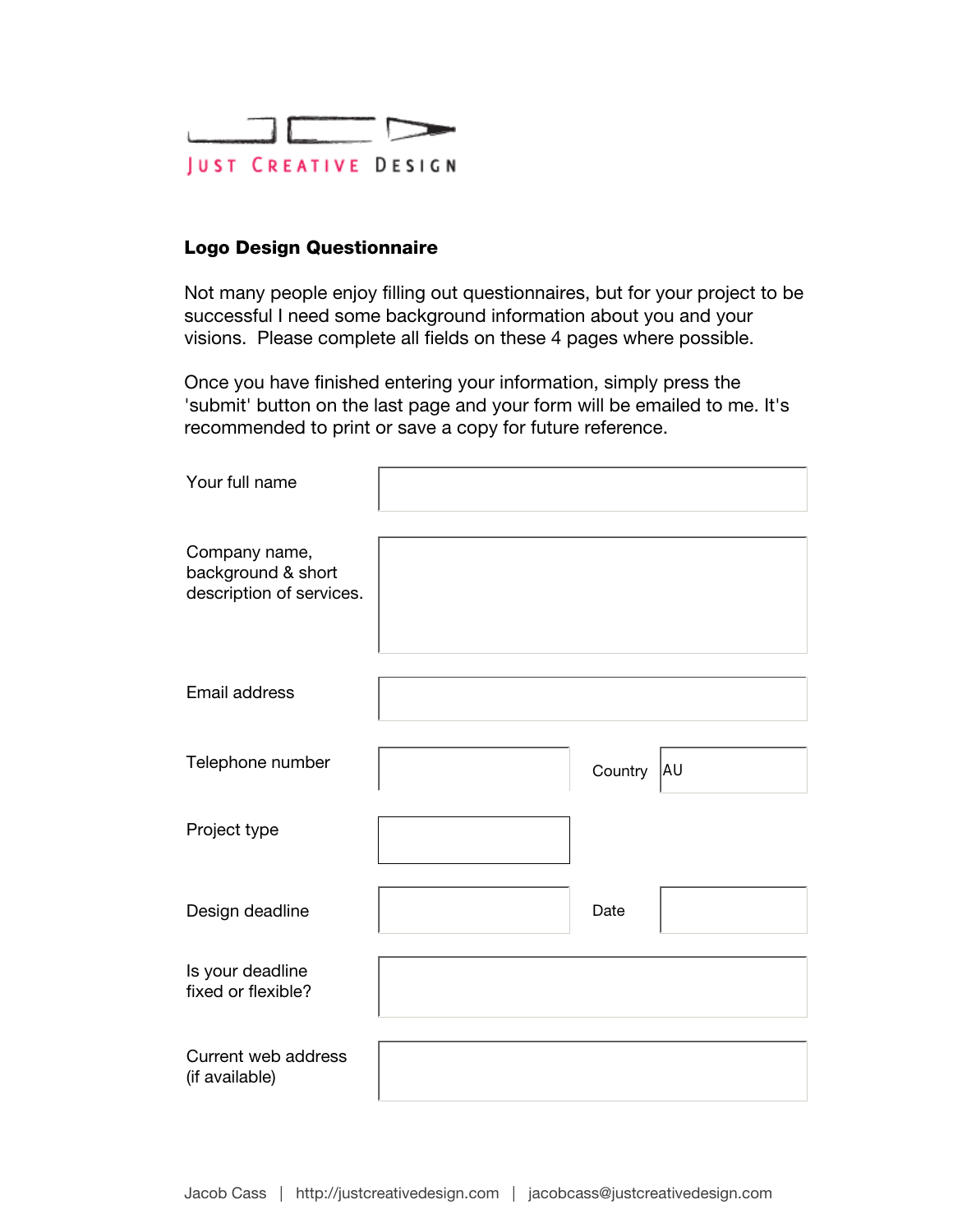|                             |  | <u>and the company of the company of the company of the company of the company of the company of the company of the company of the company of the company of the company of the company of the company of the company of the com</u> |  |  |  |
|-----------------------------|--|--------------------------------------------------------------------------------------------------------------------------------------------------------------------------------------------------------------------------------------|--|--|--|
| <b>JUST CREATIVE DESIGN</b> |  |                                                                                                                                                                                                                                      |  |  |  |

## In what way do you differ from your competition?

| Expertise<br>Years in business<br>Product<br>Location                                          |
|------------------------------------------------------------------------------------------------|
| Customer service<br>Other - please describe:                                                   |
|                                                                                                |
| Please write the exact<br>name as you would like<br>to appear in your logo.                    |
| What is your tagline if<br>applicable. Do you want<br>this in the logo?                        |
| Do you have specific<br>images or icons that<br>you wish or do not wish<br>to be in your logo? |
| Do you have any colour<br>preferences or any<br>existing colours you<br>want in your logo?     |
| What attributes of<br>your business would<br>you like your logo<br>to reflect?                 |
| What is the overall<br>message you want to<br>convey to your target<br>audience?               |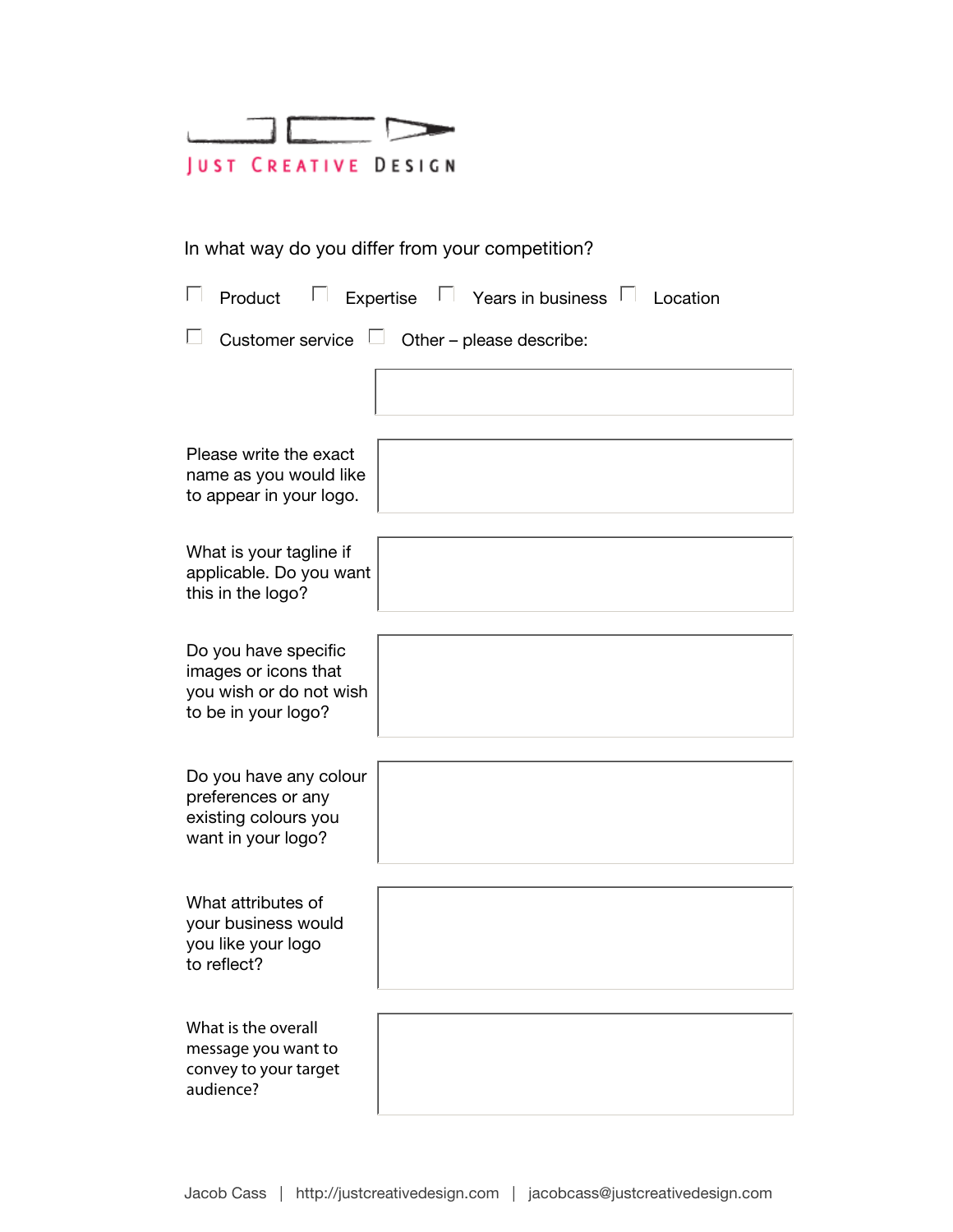|                             |  | the control of the control of the |  |  |  |
|-----------------------------|--|-----------------------------------|--|--|--|
| <b>JUST CREATIVE DESIGN</b> |  |                                   |  |  |  |

Where will your new logo be used?

| Print<br>Website                                                                                               | Other: |  |
|----------------------------------------------------------------------------------------------------------------|--------|--|
| Who are your main<br>competitors?<br>Please list their<br>websites if possible.                                |        |  |
| What are your<br>thoughts about<br>their logos? How do<br>you want your logo to<br>differ from their logos?    |        |  |
| Do any existing logos<br>appeal to you & why?<br>If so, please provide a<br>link to a picture of<br>each logo. |        |  |
| Your project budget<br>(for the logo)                                                                          |        |  |
| Will you be requiring<br>corporate stationery or<br>other design services?                                     |        |  |
| Would you like these<br>services to be included in<br>the quote as a package?                                  |        |  |
| Your project budget<br>(for the package as you<br>outlined above if<br>applicable)                             |        |  |